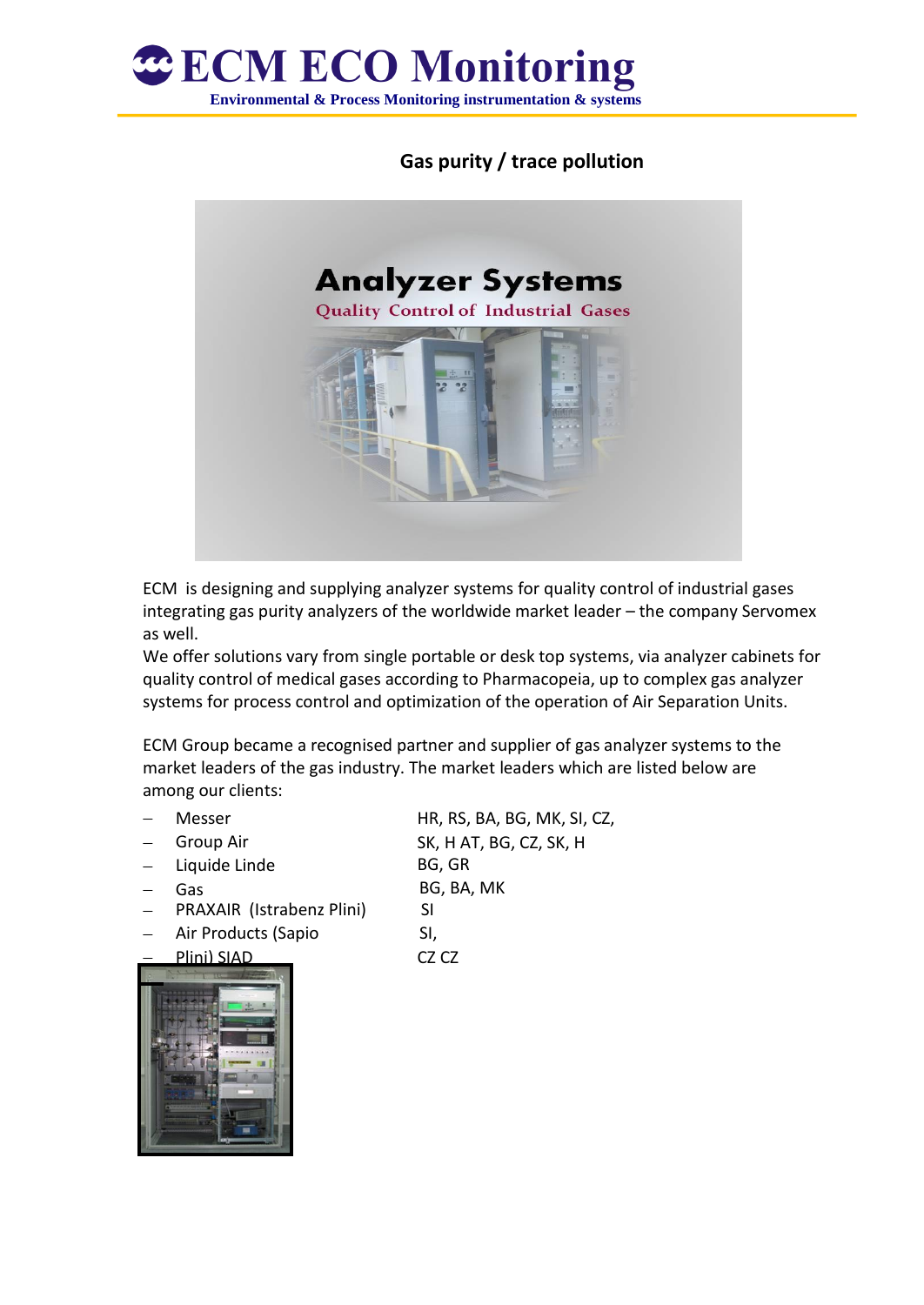

## **SALES STRATEGY**

Our Business is driven by: **Process Optimization** as well as Legislation Compliance

**Typical Applications:** ASU enhanced efficiency at the production of Ar, O2 & N2 ASU Safety of production process



Quality certification of Medical Gases according to Pharmakopeia Purity control of gases in the Food & Beverage Industry e.g. CO2 according to GMP

## A "WIN-WIN" SOLUTION **MESSER<sup>C</sup>** The Integrated Automatic Analyzer System offers:  $\checkmark$  Cost saving through multiple use of the same analyzers for various gases  $\checkmark$  Highest reliability through automatic, (partially attended) operation  $\checkmark$  Increased reliability through proper selection of wetted materials  $\checkmark$  Multiple gas inlets from Cylinders, from Tanks or from Trucks  $\checkmark$  Acceleration of measurement by well designed purgeing concept. √ Possibility for Validation of the whole Analyzer System